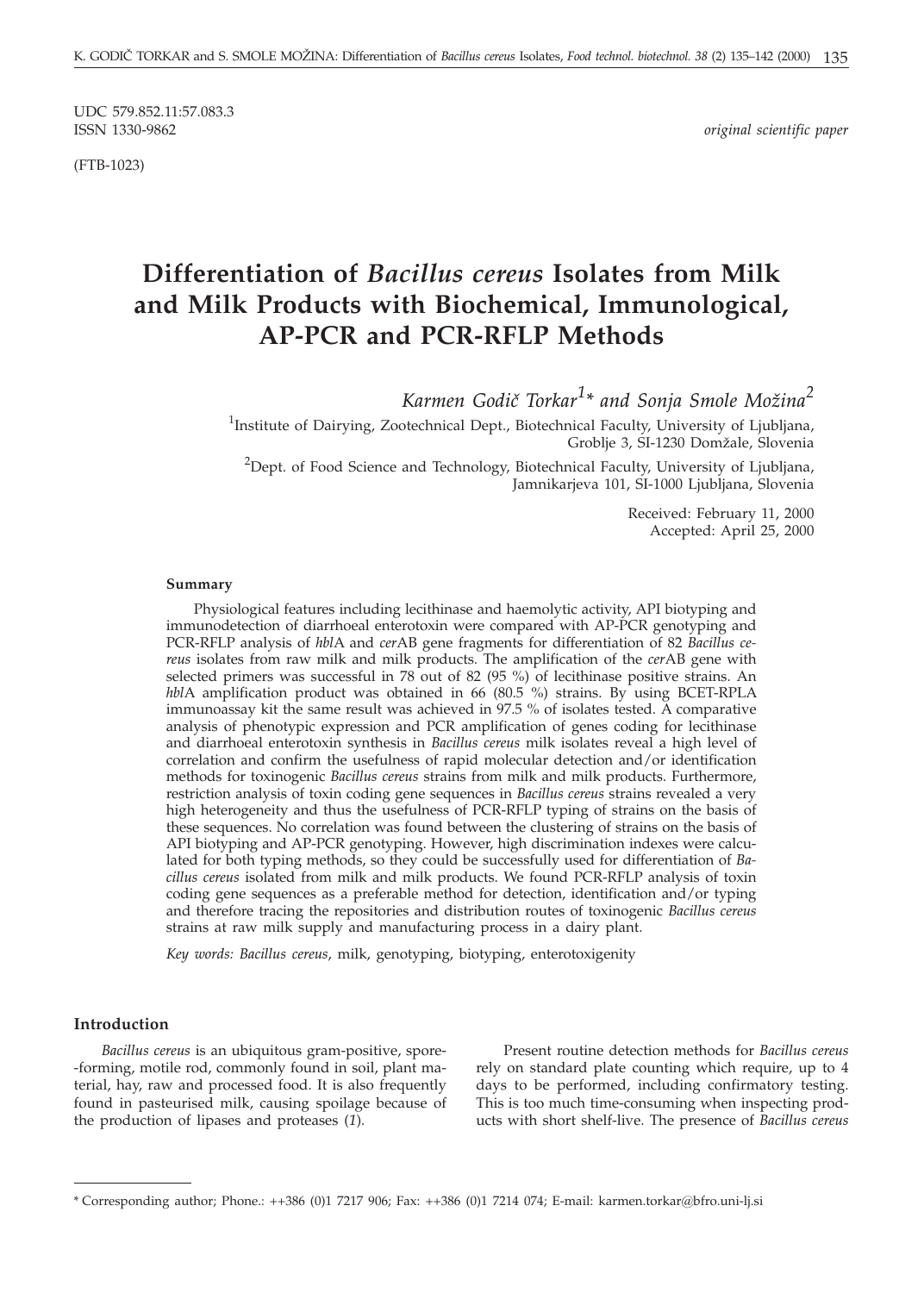strains that cause food poisoning can also be indicated by detection of their toxins. This microorganism causes two different types of food poisoning: the diarrhoeal type and the emetic type. The diarrhoeal type of food poisoning is caused by different enterotoxin complexes (*2–4*), produced during the growth of *Bacillus cereus* in the small intestine (*5*), while the emetic toxin is produced by the growing cells in food (*6*). There are two available commercial immunoassays for quantification of the toxicity of the enterotoxins from *Bacillus cereus*. The BCET-RPLA-assay (Oxoid), measuring the L2 component of haemolytic diarrhoeal enterotoxin called haemolysin BL (HBL) complex, does not detect strains containing only the nonhaemolytic diarrhoeal enterotoxin NHE. The kit BDEVIA (Tecra) detecting the protein(s) of NHE, will leave out the HBL complex (*7*).

The aim of the present study was a comparative analysis of specific physiological features (sugar fermentation pattern and other enzymatic activities in API test system, lecithinase activity, haemolytic activity and enterotoxigenity) and amplification of arbitrary and specific DNA regions (cereolysin *cer*AB and haemolysin *hbl*A genes) of *Bacillus cereus* isolates from raw milk, pasteurised milk, some milk products and selected reference strains. Our aim was to evaluate the potential of the rapid molecular typing for characterisation, identification and tracing the source of *Bacillus cereus* strains in raw milk and milk products. A correlation between enterotoxicity of the strains and PCR amplification of their *hbl*A genes was in focus to evaluate the usefulness of the PCR-based technique for quicker detection of enterotoxigenic isolates from milk and milk products. The cytolytic determinant cereolysin AB, a coupled DNA sequence encoding for phospholipase C (*cer*A) and sphingomyelinase (*cer*B), has been chosen to design primers that could be useful for detection of *Bacillus cereus* in food because the phospholipase C is responsible for lecithin degradation, a major conventional criterion for detection and identification of *Bacillus cereus* (*8*).

Arbitrary primed polymerase chain reaction (AP- -PCR) can be used to amplify certain segments of a genome by using short arbitrary primers (*9*). This technique provides good discrimination, especially if multiple primers are used (*10*). To allow direct comparison, API-biotyping, immunodetection of diarrhoeal enterotoxin by BCET-RPLA method and genotyping by AP-PCR and PCR - restriction fragment length polymorphism (PCR- RFLP) of *cer*AB and *hbl*A PCR products for characterisation of *Bacillus cereus* isolates from milk and milk products were applied.

#### **Materials and Methods**

#### *Bacterial strains and media*

A total of 82 *Bacillus cereus* strains were isolated from raw milk, pasteurised milk and some milk products taken from one dairy in the period of one year. The isolation of the strains has taken place from samples before and after the heat treatment in water bath at 80 °C for 12 minutes. *Bacillus cereus* ATCC 11778 was received from Oxoid, the other reference strains *Bacillus cereus* S1 RZS, *Bacillus mycoides* LMG 7128T, *Bacillus brevis* S12 RZS and *Bacillus firmus* LMG 7125 were kindly provided by Government Dairy Research Station, Melle, Belgium (RZS). Colony morphology and cell morphological and physiological characteristics were determined using conventional procedures (*11*). Hydrolysis of lecithin was detected on *Bacillus cereus* selective agar (PEMBA, Oxoid) supplemented with egg yolk emulsion and polymyxin B. Haemolytic activity was determined on blood agar (tryptic soy agar supplemented with 5 % of defibrinated sheep blood). The plates were incubated at 30  $^{\circ}$ C 24–48 hours. Milk isolates had been identified with the API 50 CHB and API 20 E test system using the identification programme V.2.0. (BioMerieux, France). The procedures were performed according to manufacturer's instructions.

#### *Immunoassay procedure*

All of the 82 strains of *Bacillus cereus* isolated from milk and milk products as well as *Bacillus cereus* ATCC 11778 were analysed by using BCET-RPLA (Oxoid) immunoassay kit. The assay was performed according to the manufacturer's instructions.

#### *DNA isolation procedure*

A single isolated colony of each strain was streaked onto a plate of the Brain-heart infussion agar, supplemented with 0.1 % glucose. The plates were incubated at 30 °C 24–48 h. DNA from bacterial biomass was isolated as described previously (*12,13*).

#### *AP-PCR*

PCR amplifications were carried out in  $10 \mu L$  reaction volume containing 50 ng of bacterial DNA, 2.5 mmolL<sup>-1</sup> MgCl<sub>2</sub>, 0.5–1 µmolL<sup>-1</sup> of primer, 0.5 U of Ampli*Taq* DNA polymerase (Pharmacia Biotech), 0.2 mmolL<sup>-1</sup> of each dNTP and 1  $\mu$ L of 10x PCR Buffer II (Perkin-Elmer: 500 mmolL–1 KCl, 100 mmolL–1 Tris – HCl, pH= 8.3). Decamer primers with GC content 60–80  $%$  and microsatellite primer (GACA)<sub>4x</sub> (Codon Genetic System) were used. On the basis of the number and reproducibility of the amplified bands, the primers with 70 % GC (5' - AGC GGG CGT A- 3') and 80 % GC (5' - CGC GTG CCC A- 3') were selected for the differentia-

#### M  $\mathbf{1}$  $\mathcal{D}$ 3  $\mathbf{A}$ 5 6  $7^{\circ}$ 8  $\overline{9}$ 10 11 12



Fig. 1. The sample of AP-PCR amplification of some *Bacillus cereus* isolates from milk and milk products with the primer **5'- CGCGTGCCC -3'; lane 9**: *Bacillus cereus* ATCC 11778; **M**: molecular weight marker Boehringer VI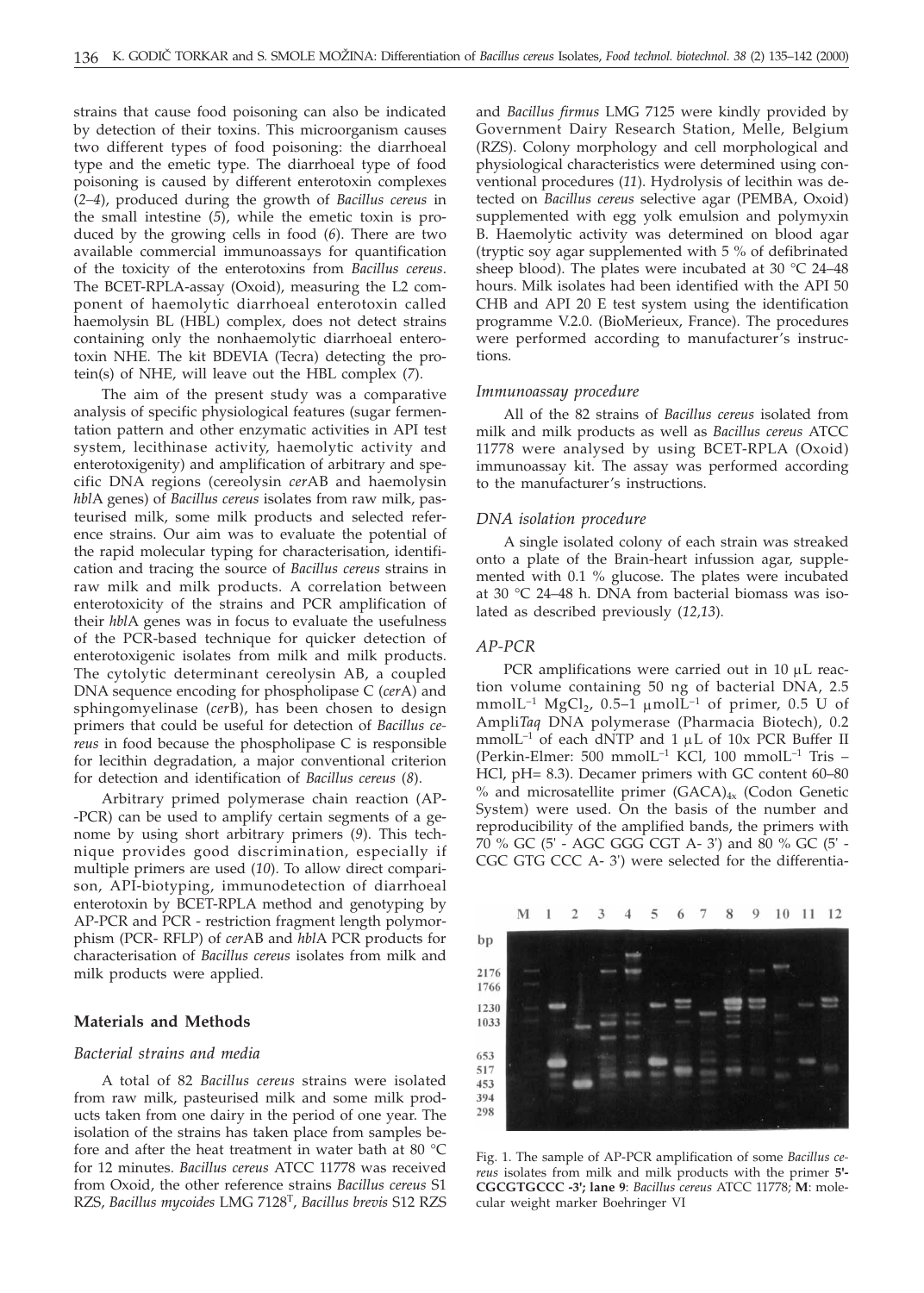tion of *Bacillus cereus* strains. A Perkin-Elmer Gene Amp PCR System 2400 was used for all amplifications in this study. The cycling programme of AP-PCR started with the initial denaturation of DNA at 94 °C for 5 min and continued with 35 cycles at 94 °C for 30 s, at 38 or 42 °C (depending on the primer) for 45 s and at 72  $\degree$ C for 45 s. Final extension at 72 °C for 7 min was performed, following by cooling to 4 °C. The PCR products were analysed by electrophoresis on 1.5 %  $(w/v)$  agarose gels in 1 x TAE. DNA fragments were stained with ethidium bromide, visualised by transillumination and photographed with a Polaroid camera on Polaroid 665 films (see Fig. 1).

#### *PC-RFLP of cerAB gene fragment*

Selected primers for amplification the *cer*AB gene coding for the lecithinase activity of *Bacillus cereus* strains were Pf with the sequence 5'-GAG TTA GAG AAC GGT ATT TAT GCT GC -3' and Cr with the sequence 5'-GCA TCC CAA GTC GCT GTA TGT CCA G  $-3'$  (8). PCR amplifications were carried out in 10  $\mu$ L reaction volume containing 50 ng of isolated DNA,  $1 \mu L$  of a 10x reaction buffer (Perkin Elmer : 100 mmolL–1 Tris-HCl, pH=8.3, 15 mmolL<sup>-1</sup> MgCl<sub>2</sub>, 500 mmolL<sup>-1</sup> KCl, 0.01 % (w/v) gelatin), 0.2 mmol $L^{-1}$  of each dNTP (Perkin Elmer),  $0.185 \mu$ molL<sup>-1</sup> of primer Pf,  $0.198 \mu$ molL<sup>-1</sup> of primer Cr and 0.5 U of *Taq* DNA polymerase (TaKaRa).



Fig. 2. Similarity dendrograms of 82 *Bacillus cereus* isolates from milk and milk products and 5 reference strains constructed on the basis of AP-PCR genotyping (left) and API biotyping (right) from 34 and 29 binary characteristics, respectively, by using Jaccard's index and UPGMA

**RM**: raw milk, **MP**: milk products, **M**: samples from raw milk and milk products

*B. cereus*\*: *Bacillus cereus* ATCC 11778, *B. cereus: Bacillus cereus* S1 RZS, *B. mycoides: Bacillus mycoides* LMG 7128T, *B. firmus: Bacillus firmus* LMG 7125, *B. brevis: Bacillus brevis* S12 RZS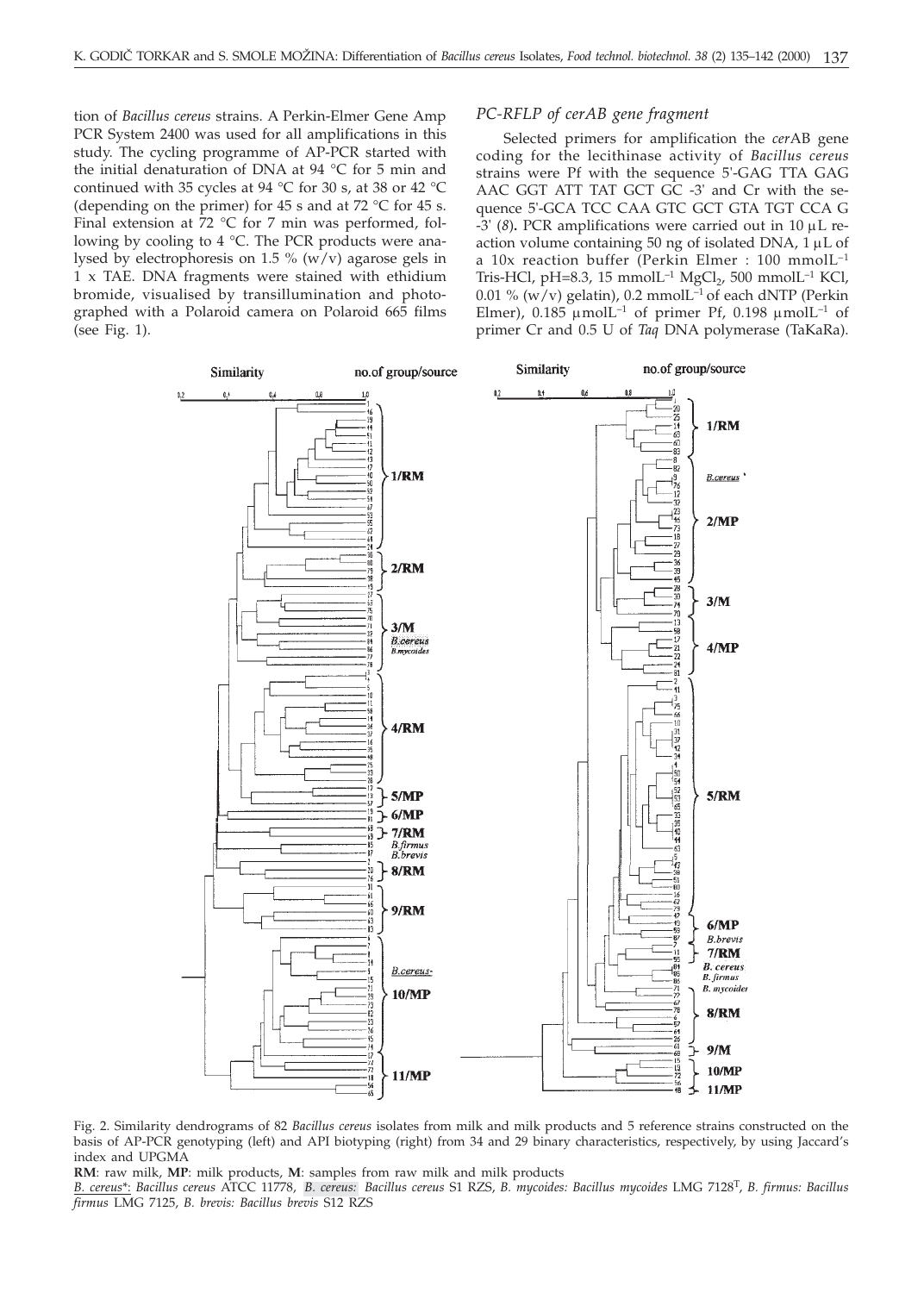Thirty five amplification cycles were performed with denaturation at 94 °C for 1 min, primer annealing at 55 °C for 1 min, and elongation at  $72^{\circ}$ C for 1 min. During the last cycle, the elongation temperature was held for a total of 4 min. The PCR products were analysed electrophoretically as described at AP-PCR analysis. Purity and concentration of PCR products were checked on a gel. According to the DNA concentration,  $1-3 \mu L$  of the amplified *cer*AB gene fragments of all isolates and reference strains were digested directly with *Taq*I, *Msp*I, *Hae*III, *Cfo*I and *Rsa*I (Boehringer Mannheim). Reaction conditions were set as recommended by the manufacturer. RFLP profiles were analysed by electrophoresis on 1.5 % agarose gels and stained with ethidium bromide as mentioned previously.

#### *PCR-RFLP of hblA gene fragment*

The *Bacillus cereus* hemolysin BL *hbl*A gene-specific primers were used. The sequence for the HblA1 primer was 5'-GCT AAT GTA GTT TCA CCT GTA GCA AC-3', and the sequence for HblA2 primer was 5'-AAT CAT GCC ACT GCG TGG ACA TAT AA-3'(*14*).

PCR amplifications were carried out as described for PC-RFLP of *cer* AB. The concentration of primers in PCR mixture was  $0.26 \mu$ molL<sup>-1</sup> of primer HblA1 and  $0.25 \mu$ molL<sup>-1</sup> of primer HblA2. The *Taq* DNA polymerase (TaKaRa) was added after the reaction mixture had been heated to 80 °C (»hot start«) (*15*). Thermal cycles for the HblA primers were as follows: 5 cycles at 94 °C for 30 s, at 70  $\degree$ C for 1 min, and at 72  $\degree$ C for 1.5 min followed by 30 cycles at 94 °C for 30 s, at 65 °C for 1 min, and at 72 °C for 1.5 min. The amplification products were analysed on 1.5 % agarose gels as mentioned previously. Restriction analyses were made as described for *cer*AB gene fragments with *Taq*I*, Hinf*I and *Rsa*I.

#### *Statistical analysis*

From the biochemical patterns obtained with API test systems and AP-PCR fingerprints, a binary profile was established for each isolate. The distances between all pairs of strains were calculated by Jaccard's index  $[d=1-c/(p+q+c)]$ , where *c* is the number of variables present in both strains, and *p* and *q* are the numbers of variables present in each strain. Dendrograms were constructed from the resulting distance matrix by using the unweighted pair-group method with arithmetic averages (UPGMA) with the software package NTSYS – pc (*16*). The correlation coefficients between the Jaccard's indexes of simmilarity between biotyping and genotyping clustering was calculated by Microsoft software Excel. The Discrimination index (DI) was calculated as recommended by Hunter and Gaston (*17*).

#### **Results**

#### *Phenotyping: lecithinase, hemolysin and enterotoxin detection*

All of the 82 *Bacillus cereus* isolates, as well as the reference strains except *Bacillus firmus,* showed a positive lecithinase reaction on PEMBA medium. All of them except *Bacillus brevis* showed also a hemolytic reaction on blood agar. By using BCET-RPLA immunoassay kit, 66 (80.1 %) isolates of *Bacillus cereus* from milk and milk products gave a positive reaction. *Bacillus cereus* ATCC 11778 gave negative reaction at BCET-RPLA test.

#### *API biotyping*

After the biochemical tests with API 50 CHB and API 20 E, strains differed in 29 characteristics, which in combination offered 71 different profiles with similarity between 40–100 %. The strains were classified in 11 groups. The similarity of isolates inside the groups was in the range from 40 to 78 %. Isolates from raw milk formed four main groups, isolates from milk products formed another five groups, while strains isolated from both sources, raw milk and milk products, formed the last two groups (Fig. 2, right).

The DI (discrimination index) for biotyping analysis with API test systems for discrimination of 82 tested *Bacillus cereus* isolates from milk and milk products and reference strains was 0.995.

#### *AP-PCR genotyping*

Amplification with the primers with 80 and 70 % GC resulted in 21 and 13 amplified fragments, respectively, from 154 to 2500 bp in length (Fig. 1). The similarity among 82 genotype profiles was 28–100 %. They could be distributed into 11 groups. The similarity of bacterial isolates inside the groups was between 41 and 57 %. Isolates from raw milk mainly formed six groups, isolates from milk products formed four groups, while the last group contained the isolates from both sources (Fig. 2, left). The DI (discrimination index) for AP-PCR analysis of 82 tested *Bacillus cereus* isolates from milk and milk products and reference strains was 0.999.

The correlation coefficient between the Jaccard's indexes of simmilarity between biotyping and genotyping clustering was 0.176 ( $P \ge 0.001$ ).

### *PCR-RFLP of cerAB gene fragment*

With the primer set *Pf – Cr* a fragment of *cer*AB gene was amplified in 78 out of 82 tested *Bacillus cereus* isolates, as well as in strains *Bacillus cereus* S1(RZS), *Bacillus cereus* ATCC 11778 and *Bacillus mycoides* LMG 7128. A weak signal was found also at *Bacillus brevis* S12 (RZS). All PCR products were of the expected size of 1460 bp (not shown).

Among the enzymes used in restriction analysis of the amplified *cer*AB gene fragments, the patterns of *Cfo*I and *Rsa*I endonucleases were the most informative for differentiation of strains (Fig. 3). We found 1 up to 3 restriction sites with *Cfo*I and 4 up to 7 restriction sites with *Rsa*I*, i.e.* four and seven different restriction patterns with *Cfo*I and *Rsa*I, respectively. In combination, we could differentiate 16 different groups among 72 strains analysed.

The largest heterogeneity was found among strains of *Bacillus cereus* isolated from raw bulk milk from transport tanks on the dairy entrance. These strains were classified in 14 groups while isolates from milk products formed only 1 to 3 different groups (Table 1).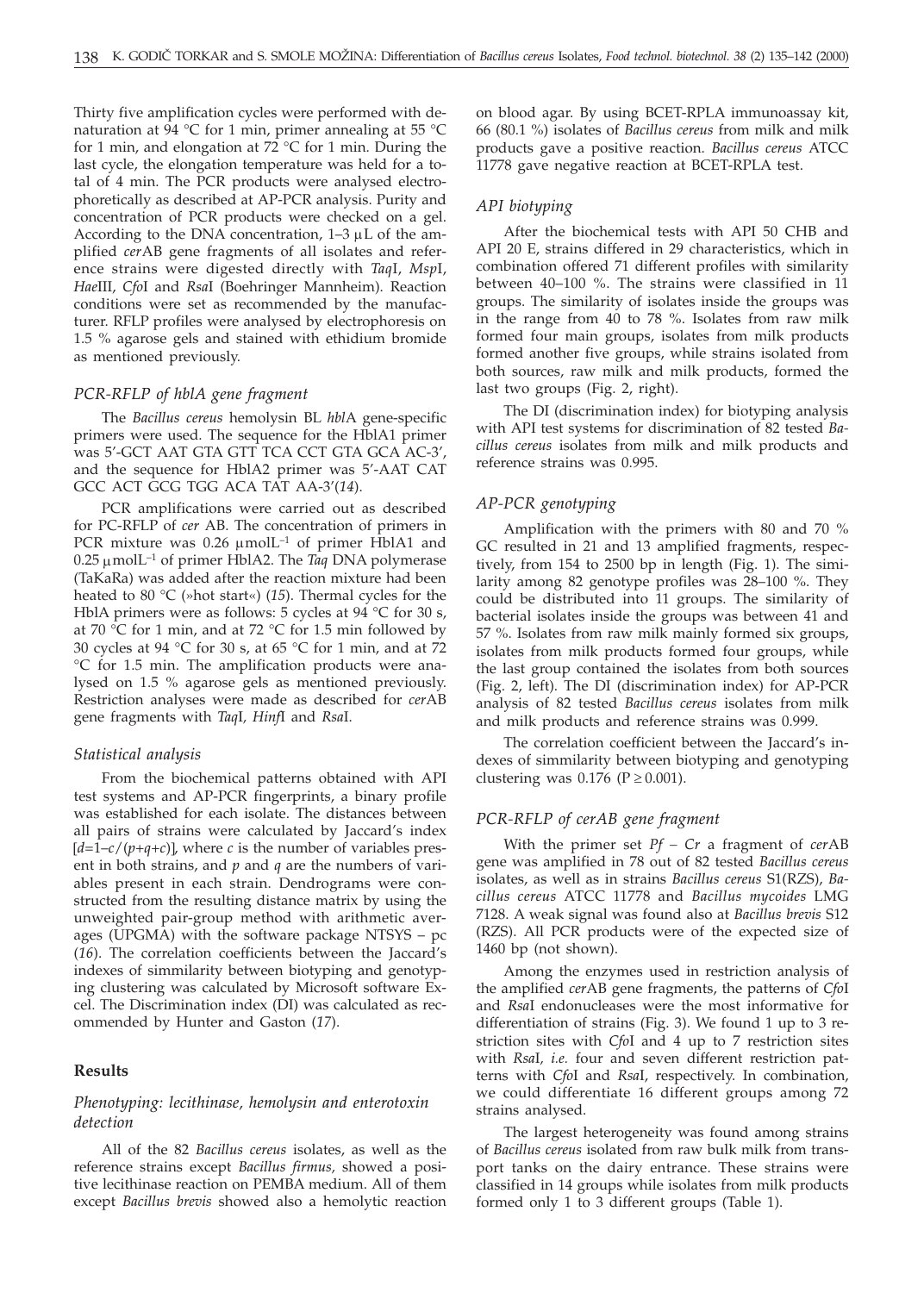#### *PCR – RFLP of hblA gene fragment*

A *hbl*A amplification product of expected length of 873 bp was obtained from 66 out of 82 tested strains from milk and milk products, as well as from *Bacillus cereus* S1 (RZS) and *Bacillus mycoides* LMG 7128 (not shown). The *hbl*A gene fragment of *Bacillus cereus* ATCC 11778 was not amplified.

A restriction with *Taq*I gave two fragments of 62 bp and 812 bp and with *Rsa*I two fragments of 227 bp and 647 bp at all strains tested, in accordance with EMBL data bank by using hemolysin sequence from *Bacillus cereus* F837 / 76 (accession no. L20441). After restriction with *Hinf*I we obtained five different digestion patterns (Fig. 4). The majority (74.1 %) shared the same pattern,

Table 1. The origin of *Bacillus cereus* strains and their grouping on the basis of PCR – RFLP of *cer*AB amplification products after restriction with *Cfo*I and *Rsa*I endonucleases

| Origin                          |                |                         |                |                |              |              |                |           |              | No. of strains |
|---------------------------------|----------------|-------------------------|----------------|----------------|--------------|--------------|----------------|-----------|--------------|----------------|
| Group                           |                | RBM RMU PM MP CU PSC IC |                |                |              |              |                | <b>ST</b> | PU           | in the group   |
| 1                               | 11             |                         |                |                |              |              |                |           |              | 11             |
| $\overline{2}$                  | 3              |                         |                | $\overline{2}$ |              |              |                |           |              | 5              |
| 3                               | 6              |                         | $\overline{2}$ |                |              |              |                |           | $\mathbf{1}$ | 9              |
| $\overline{4}$                  | 8              |                         |                | 5              |              | $\mathbf{1}$ | $\mathbf{1}$   |           |              | 15             |
| 5                               | 3              | $\overline{2}$          | 3              |                | 3            |              | $\overline{2}$ | $1\,$     |              | 14             |
| 6                               | $\mathbf{1}$   |                         |                |                |              |              | $\mathbf{1}$   |           |              | $\overline{2}$ |
| $\overline{7}$                  | $\mathbf{1}$   |                         |                |                |              |              |                |           |              | $\mathbf{1}$   |
| 8                               | $\mathbf{1}$   |                         |                |                |              |              |                |           |              | $\mathbf{1}$   |
| $\boldsymbol{9}$                | $\overline{4}$ |                         |                |                |              |              |                |           |              | $\overline{4}$ |
| 10                              | $\mathbf{1}$   |                         |                |                |              |              |                |           |              | $\mathbf{1}$   |
| 11                              | $\overline{2}$ |                         |                |                |              |              |                |           |              | $\overline{2}$ |
| 12                              | $\mathbf{1}$   |                         |                |                |              |              |                |           |              | $\mathbf{1}$   |
| 13                              | $\overline{2}$ |                         |                |                |              |              |                |           |              | $\overline{2}$ |
| 14                              |                |                         |                |                | $\mathbf{1}$ |              |                |           |              | $\mathbf{1}$   |
| 15                              | $\mathbf{1}$   |                         |                |                |              |              |                |           |              | $\mathbf{1}$   |
| 16                              |                |                         | $\mathbf{1}$   |                |              | $\mathbf{1}$ |                |           |              | $\overline{2}$ |
| NA/NR                           | 2/4            | 1/0                     | 0/1            | 1/0            | 0/1          | 0/0          | 0/0            | 0/0       | 0/0          | 4/6            |
| Total no. of<br>groups/ strains | 15/51          | 2/3                     | 3/7            | 3/8            | 2/5          | 2/2          | 3/4            | 1/1       | 1/1          | $\Sigma$ 82    |

**RBM**: raw bulk milk from transporter tanks, **RMU:** raw milk from udders with higher number of somatic cells, **PM**: pasteurised milk, **MP**: milk powder, **CU:** curd, **PSC**: pasteurised sweet cream, **IC**: ice cream, **ST**: UHT sterilised milk and cream, **PU**: puddings, **NA/NR**: the *cer*AB sequence was not amplified/restriction pattern could not be determined

Table 2. The origin of *Bacillus cereus* strains and their grouping on the basis of restriction patterns of *hbl*A amplification products after restriction with *Hinf*I endonuclease

| Origin                          |                |                |           |     |                |                               |     |           |     | No. of strains |
|---------------------------------|----------------|----------------|-----------|-----|----------------|-------------------------------|-----|-----------|-----|----------------|
| Group                           |                | <b>RBM RMU</b> | <b>PM</b> | MP  |                | CU PSC IC                     |     | <b>ST</b> | PU  | in the group   |
| $\mathbf{1}$                    | 27             | 3              | 5         | 4   | $\overline{2}$ |                               |     | 1         |     | 43             |
| $\overline{2}$                  |                |                | 2         |     |                |                               |     |           |     | 3              |
| 3                               | $\overline{4}$ |                |           |     |                |                               |     |           |     | 6              |
| $\overline{4}$                  | $\overline{4}$ |                |           |     |                |                               |     | 1         |     | 5              |
| 5                               | 1              |                |           |     |                |                               |     |           |     |                |
| NA/NR                           |                | $11/4$ 0/0     |           |     |                | $0/0$ 3/1 $0/1$ 1/1 1/1 $0/0$ |     |           | 0/0 | $\Sigma$ 16/8  |
| Total no. of<br>groups/ strains | 5/51           | 1/3            | 2/7       | 2/8 | 2/5            | 1/2                           | 3/4 | 1/1       | 1/1 | $\Sigma$ 82    |

**RBM**: raw bulk milk from transporter tanks, **RMU:** raw milk from udders with higher number of somatic cells, **PM**: pasteurised milk and cream, **MP**: milk powder, **CU:** curd, **PSC**: pasteurised sweet cream, **IC**: ice cream, **ST**: UHT sterilised milk and cream, **PU**: puddings, **NA/NR**: the *hbl*A sequence was not amplified/restriction pattern could not be analysed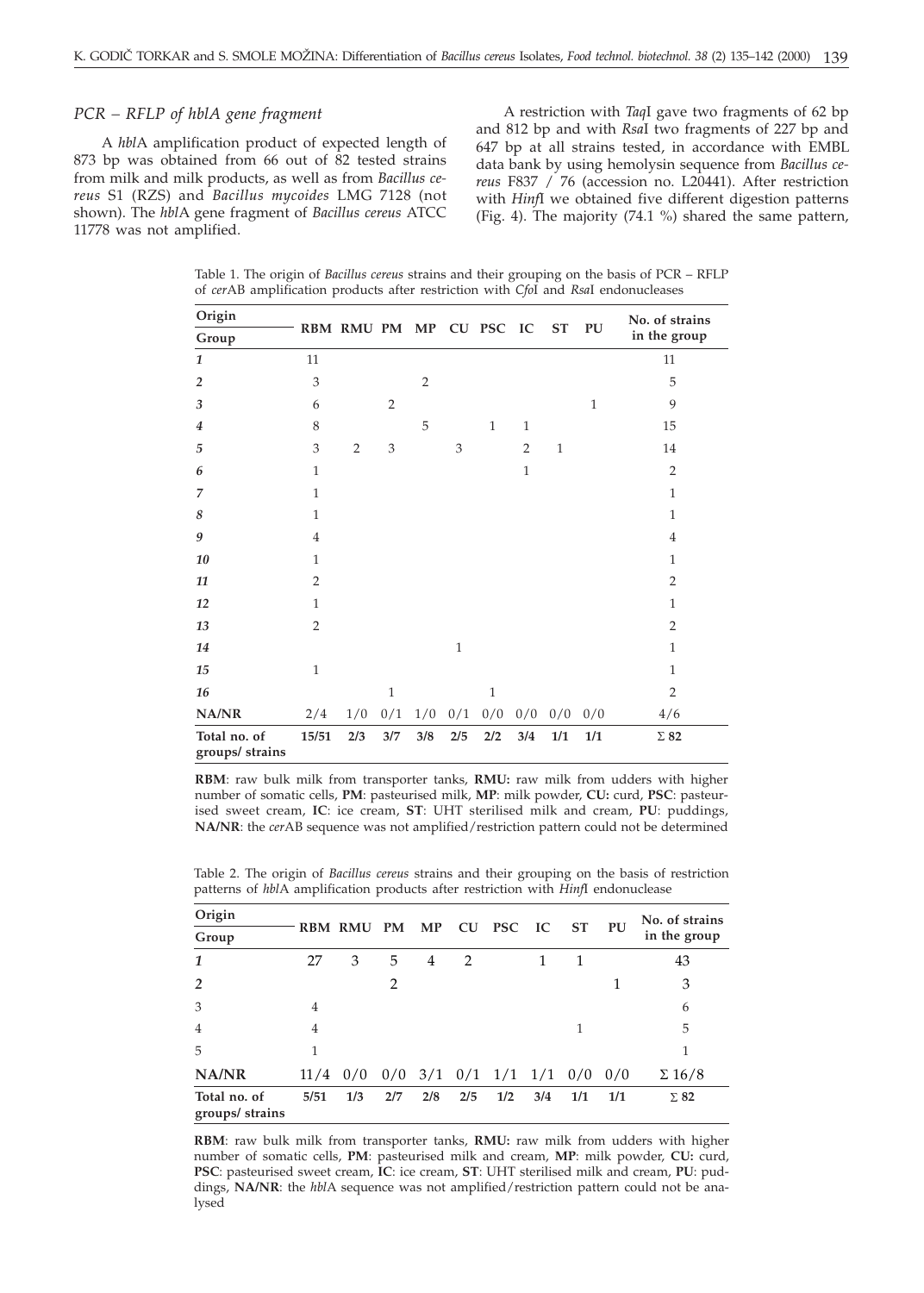

Fig. 3. Restriction analysis of *cer*AB amplification product of 24 out of 82 strains with *Rsa*I endonuclease; **lanes 1–6, 8–24**: *Bacillus cereus* strains isolated from milk and milk products. lane **7**: *Bacillus cereus* ATCC 11778; **M**: Molecular weight marker Boehringer IX



Fig. 4. Restriction analysis of *hbl*A amplification product of 25 out of 66 strains with *Hinf*I endonuclease; **lanes 1–25**: *Bacillus cereus* strains isolated from milk and milk products; **M**: Molecular weight marker Boehringer IX

while the other groups included 10.3, 8.6, 5.2 and 1.7 % of isolates.

#### **Discussion**

In this paper, the cytolytic determinant cereolysin AB, a coupled DNA sequence encoding for phospholipase C (*cer*A) and sphingomyelinase (*cer*B) has been amplified with specific primers Pr and Cr (*8*). PCR product of the expected size of 1460 bp was amplified at 78 out of 82 (95 %) lecithinase positive *Bacillus cereus* strains (not shown). Therefore, we could find the amplification of *cer*AB gene with selected primers as a useful method for detection/identification of *Bacillus cereus*, comparable to official detection method, based on phenotypic determination of lecithinase activity of strains. One of the possible explanations why there is no *cer*AB gene amplification at four other strains of *Bacillus cereus* is that these strains were lecithinase negative (*18*). The positive result (precipitation cone) on PEMBA medium could be the consequence of proteolytic and not lecithinase activity on egg yolk supplement (*19*). Such atypical *Bacillus cereus* strains which may be lecithinase negative but toxigenic (*18*) remain hidden food poisoning hazard when traditional (phenotypic) or genotypic method based on *cer*AB gene is used for identification. The importance of such atypical strains in dairy processing should be further studied as well.

Cereolysin AB is not the only multicomponent hemolysin of *Bacillus cereus*. Hemolysin BL consists of three components which work synergetically to lyse human erythrocytes (*20*). In this study, an *hbl*A amplifica-

tion product was obtained in 66 (80.5 %) out of 82 tested *Bacillus cereus* strains, isolated from milk and milk products. The same percentage of enterotoxigenic strains has been proven after using the BCET-RPLA immunoassay. One isolate was PCR negative but gave a positive reaction with BCET-RPLA immunoassay kit. Another isolate gave the *hbl*A amplification product and negative result in BCET-RPLA testing in limits of its sensitivity. The same result was therefore achieved in 97.5 % of cases tested. It could be concluded that the comparative analysis of phenotypic expression and PCR amplification of genes coding for lecithinase and diarrhoeal enterotoxin synthesis in *Bacillus cereus* milk isolates revealed a very high level of correlation and confirmed the usefulness of more rapid molecular detection and/or identification methods for toxinogenic *Bacillus cereus* strains from milk and milk products.

Beside their rapidness, there is another advantage of PCR-based methods in comparison with the conventional phenotyping of toxinogenic *Bacillus cereus* isolates. Amplified regions could be a basis for the rapid differentiation of strains that can not be identified by available classical tests. Table 1 presents the origin of *Bacillus cereus* strains and their grouping on the basis of restriction patterns of *cer*AB amplification products. It is obvious that population is very heterogeneous in raw bulk milk, which was sampled from transport tanks at dairy entrance, whilst a few groups of *Bacillus cereus* strains were isolated from different milk products. The *Bacillus cereus* strains isolated from milk that was sampled directly from the udders with higher number of somatic cells (Group *5*) were classified in one group, with the ex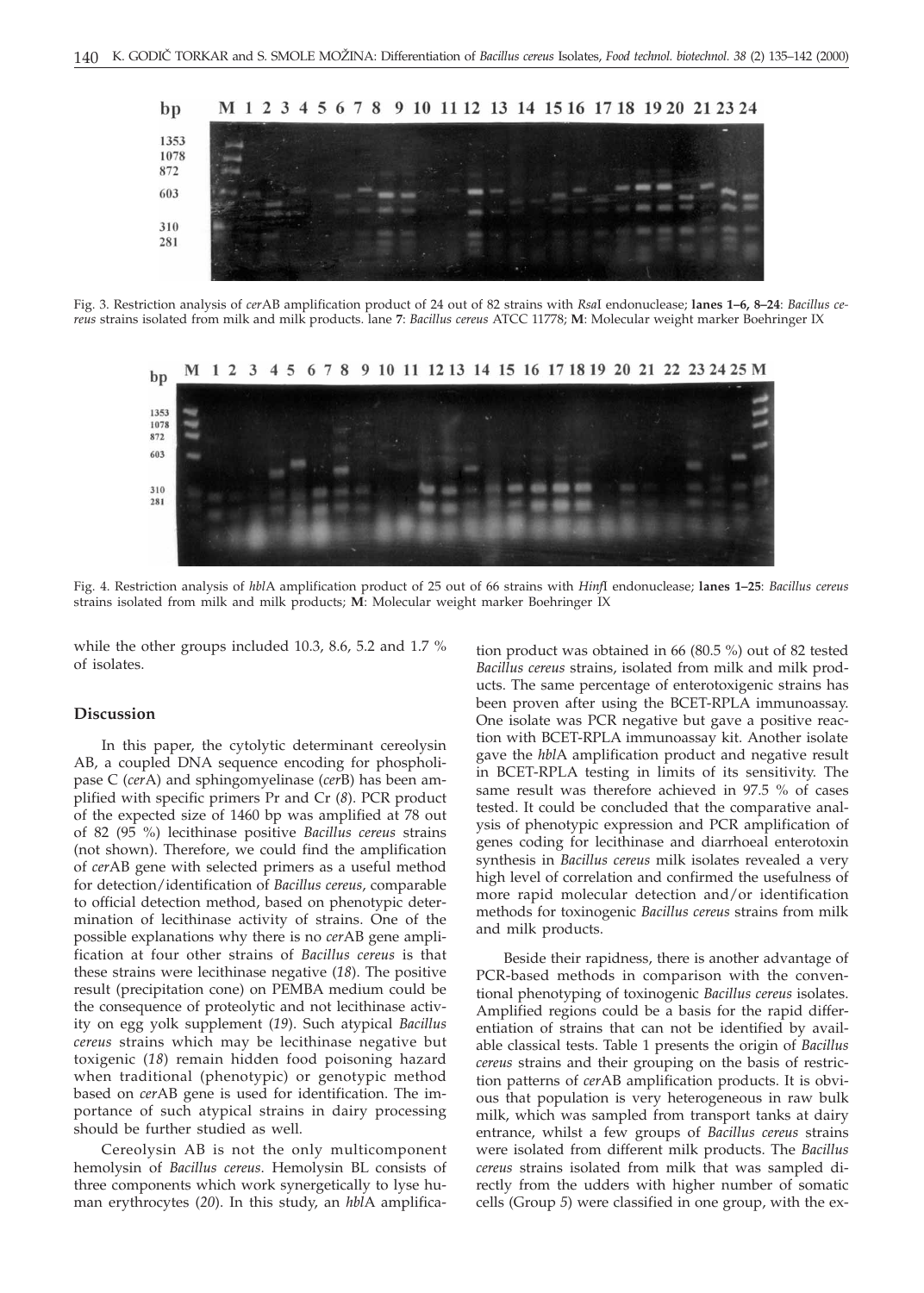ception of one isolate which did not give the amplification product. The strains from pasteurised milk and milk products were classified into one to three different groups. It is interesting that no strains from the largest group of isolates from raw milk (Group *1*) were isolated from pasteurised milk or milk products. In fact, a majority of the strains isolated from pasteurised milk and milk products belonged to a small number of groups, i.e. they share only a few restriction patterns of *cer*AB amplification product (Groups *2–5*). This could be an indication that strains from different groups had different origin (raw milk, dairy plant with its equipment) or resistance to technological (heat) treatment during manufacturing process which varies a lot among the strains from different groups. This indication should be tested further.

With the selected primers HblA1 and HblA2 we amplified relatively short fragment of hemolysin BL gene of *cc*. 870 bp. This fact resulted in a small number of restriction sites and therefore in a difficulty to find the proper enzymes to show differences in restriction patterns. The majority of the strains shared the same restriction pattern with all the enzymes tested. Consequently, it was difficult to make any correlation between the origin of the isolates and restriction patterns of *hbl*A amplification products (Table 2). However, when we combined the results of restriction analysis of *cer*AB and *hbl*A amplification products, we could differentiate up to 30 groups among 82 strains analysed. These results reveal high heterogeneity of toxin coding regions in *Bacillus cereus* strains isolated from milk and milk products and thus the usefulness of PCR-RFLP typing of strains on the basis of these sequences. From the practical point of view, it is also important that the restriction analysis can be performed very quickly (in a few hours) after detection/identification of toxinogenic *Bacillus cereus* in milk and/or milk product on the basis of PCR amplification of *cer*AB and *hbl*A gene fragments.

Concerning the results of API biotyping and AP- -PCR genotyping, no correlation was found between the clustering of strains on the basis of selected typing methods (Fig. 2). These results were somehow expected while completely different data were included into analysis: phenotypic expression of many different biochemical features in case of API biotyping and amplification of non-specific, arbitrary chosen DNA sequences in case of AP-PCR biotyping. Similar results were reported also by Schraft *et al*. (*21*), who compared the clustering of 62 *Bacillus cereus* isolates on the basis of twenty-one biochemical variables, growth characteristics, PCR-RFLP and fatty acid profiles. We also noticed that a distribution of the enterotoxigenic strains inside the groups of closely related strains formed on the basis of biotyping and genotyping was totally different. Certain correlation could be observed among the strain clusters and the source of isolates (raw milk, milk products) while the isolates of the same source predominated in the majority of clusters formed with both typing methods. However,

it is not possible to predict the source of the isolate on the basis of any typing method used. On the other hand, relatively similar discrimination indexes were calculated for both typing methods. It can be concluded that both methods could be successfully used for the determination of heterogeneity of *Bacillus cereus* contaminants in milk and milk products, which is extremely high, but PCR-RFLP of toxin coding gene sequences is a preferable method for detection, identification and tracing the repositories and distribution routes of toxinogenic *Bacillus cereus* strains at raw milk supply and manufacturing process in a dairy plant.

#### **References**

- *1.* P. E. Granum, T. Lund*, FEMS Microbiol. Lett. 157* (1997) 223.
- *2.* D. J. Beecher, A. C. L. Wong, *J. Biol.Chem*. *272* (1997) 233.
- *3.* T. Lund, P. E. Granum, *FEMS Microbiol. Lett*. *141* (1996) 151.
- *4.* M. C. te Giffel, *Proceedings of the seventh International Conference of the International on Food Microbiology and Hygiene (ICFMH),* Veldhoven (1999) pp. 733–736.
- *5.* P. E. Granum, *J. Appl. Bacteriol. Symp. Suppl*. *76* (1994) 61S.
- *6.* J. M. Kramer, R. J. Gilbert: *Bacillus cereus* and other *Bacillus* Species. In: *Foodborne Bacterial Pathogens*, M. P. Doyle (Ed.), Marcel Dekker, New York (1989) pp. 21–70.
- *7.* P. E. Granum, *International Symposium Foodborne Pathogens: Detection and Typing; De Waren(s)-Chemicus*, *28* (1998*)* pp. 24–26.
- *8.* H. Schraft, M. W. Griffiths, *Appl. Environ. Microbiol. 61* (1995) 98.
- *9.* J. Welsh, M. McCleland, *Nucleic Acids Res*. *18* (1990) 7213.
- *10.* J. G. K. Williams, A. R. Kubelik, K. J. Livak, J. A. Rafalski, S. V. Tingey, *Nucleic Acids Res. 18* (1990) 6531.
- *11. Microbiology General guidance for the enumeration of Bacillus cereus – Colony-count technique at 30 °C*, 2nd ed. International Organization for Standardization ISO, Geneve, Switzerland (1993) p. 7933.
- *12.* J. Marmur, *J. Mol. Biol*. *3* (1961) 208.
- *13.* J. Sambrook, E. F. Fritsch, T. Maniatis: *Molecular Cloning. A Laboratory Manual,* 2nd ed. Cold Spring Harbor Laboratory Press (1989) p. 1659.
- *14.* V. Mäntynen, K. Lindström, *Appl. Environ. Microbiol*. *64* (1998) 1634.
- *15.* R. T. D'Acquila, L. J. Bechtel, J. A.Videler, J. J. Eron, P. Gorczyca, J. C. Kaplan, *Nucleic Acids Res*. *19* (1991) 3749.
- *16.* F. J. Rohlf: *NTSYS-pc Numerical Taxonomy and Multivariate Analysis System*, version 1.80. Exeter Software, applied Biostatistics Inc., Setauket, New York (1993).
- *17.* P. R. Hunter, M. A. Gaston, *J. Clin. Microbiol. 26* (1988) 2456.
- *18.* T. S. M. Pirttijärvi, M. A. Andersson, A. C. Scoging, M. S. Salkinoja-Salonen, *Proceedings of the seventh International Conference of the International on Food Microbiology and Hygiene (ICFMH),* Veldhoven (1999) pp. 586–590.
- *19.* J. Stadhouders: *Bulletin of the IDF 275*, International Dairy Federation, Brussels, Belgium (1992) pp. 4–8.
- *20.* J. H. Heinrichs, D. J. Beecher, J. D. Macmillan, B. A. Zilinskas, *J. Bacteriol*. *175* (1993) 6760.
- *21.* H. Schraft, M. Steele, B. McNab, J. Odumeru, M. W. Griffiths, *Appl. Environ. Microbiol. 62* (1996) 4229.